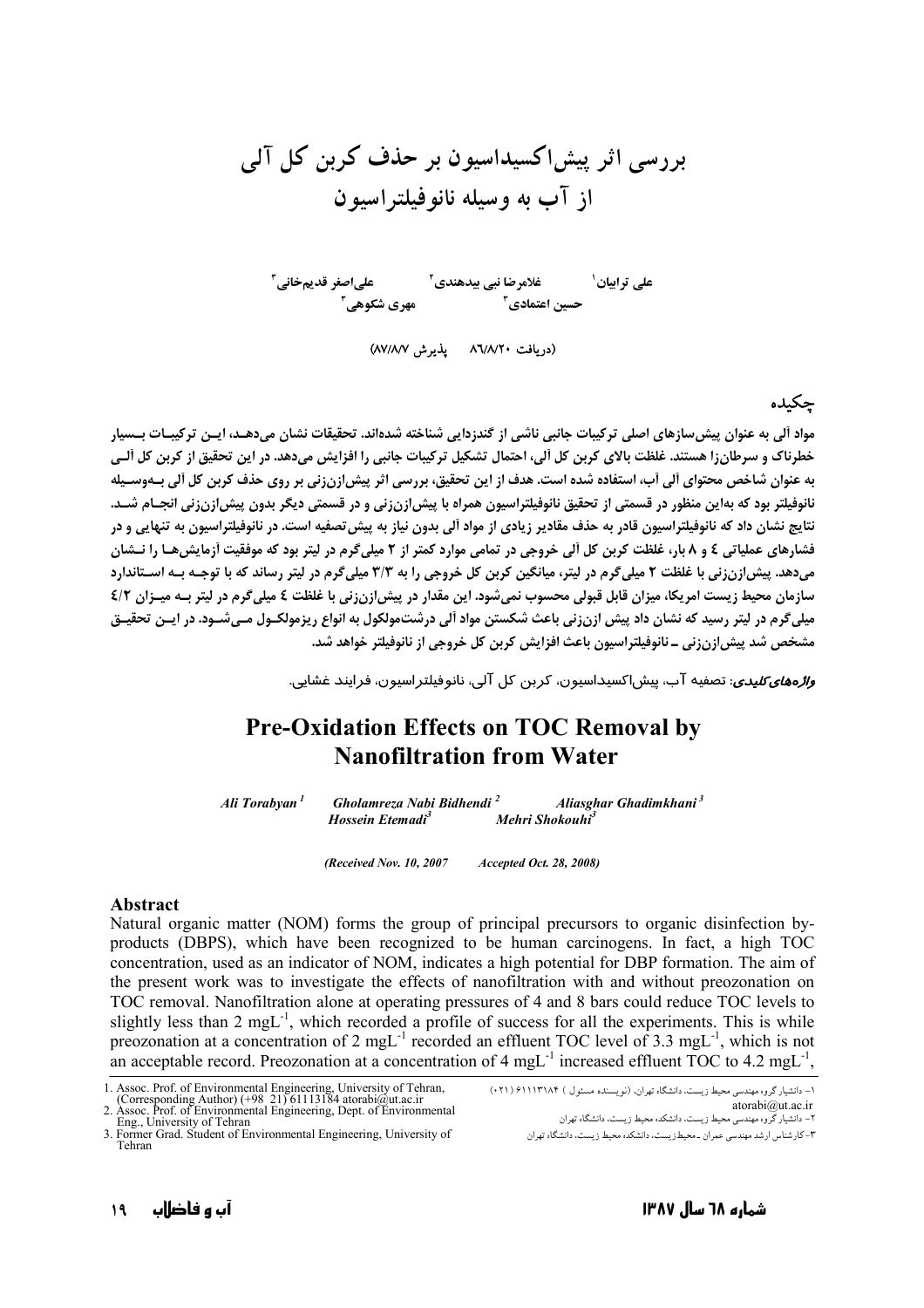which indicates that preozonation could convert NOM from higher- to lower-MW fractions, thus increasing effluent TOC. It was also shown that preozonation-nanofiltration increased effluent TOC, as compared to nanofiltration alone.

Keywords: Water Treatment, Pre-Oxidation, Total Organic Carbon, Nanofiltration, Membrane Process.

فلویک از اصلی ترین پیش سازهای ترکیبات جـانبی گنـدزدایی هستند[۶]. نتایج تحقیقی که چـن<sup>۳</sup> در سـال ۲۰۰۳ انجـام داد، *ح*ـاکی از آن است که استفاده از ازن- فیلتراسیون باعث کـاهش گرفتگـی غـشا، افزایش شار،کیفیت بالای آب خروجبی و کـاهش میـزان ترکیبـات جانبي ازنزني خواهد شد [٧].

۲- مواد و روشها

این تحقیق از طریق مطالعیات آزمایـشگاهی و بـر اسـاس روشـهای استاندارد انجام شده است. در این تحقیـق، میـزان حـذف کـربن کـل ۔<br>آلــي <sup>أ</sup> در دو حالــت مختلــف بررســي شــد؛ حالــت اول: فراينــد نانوفيلتراســيون بــه تنهــايي، و حالــت دوم: پــيش ازنزنــي بــا نانوفيلتراسيون.

پارامترهای مهم شیمیایی و فیزیکی آب خـام و آب مـصنوعی (آب حاوي کربن کل آلي کـه بـه صـورت مـصنوعي تهيـه شـده)، در ابتدای هر مرحله آزمایش اندازهگیری شد. با توجه به اینکه محـدوده غلظت کربن آلی کل در آبهای سطحی، بین صفر تا ۲۰ میلیگـرم بـر ليتر متغير است، بـراي ضـريب اطمينـان بيـشتر در ايـن تحقيـق از غلظتهای مختلف کربن آلبی کیل، بیرای انجبام آزمیایش هیا استفاده گر دید.

آب خـام مـورد اســتفاده در قــسمت اول آزمــايش، از ورودي تصفیهخانه شماره ۳ تهران یارس تهیه شد کـه در واقـع آب رودخانـه جباجرود است. بیرای تھیه و شبیهسیازی آب مصنوعی بیا TOC مشخص که در قسمت دوم تحقیق استفاده گردید، از برگهای خــشک گیاهان استفاده شد. روش کار به ایـن شـکل بـود کـه برگهـای مزبـور جمع آوري و خيسانده شد و آبي با TOC بالا بهدست آمـد کـه ايـن آب براي تهيهٔ آب مصنوعي با TOC دلخواه بهكار گرفتـه شـد. روش رسيدن به كربن كل آلى دلخواه نيـز بـا سـعى و خطـا و انـدازهگيـرى میزان کربن کل آلی نمونهها بـا دسـتگاه دی آر بـی- °۲۰۰ بـود. در این تحقیق برای سنجش کـربن آلـی در نمونـههـا، از دسـتگاه دی آر بی-۲۰۰ از محصولات کمیانی هک ٔ استفاده شد. این دستگاه بـرای سنجش کربن آلي کل، نيترژون کـل، فـسفر کـل، فلـزات و غيـره در

 $3$  Chen

١ - مقدمه با توجه به تأثیر منفی مواد آلی بر کیفیت آب آشـامیدنی، لازم اسـت که این مواد خطرناک از آب آشامیدنی حذف شوند. اثر حـذف مـواد آلبی طبیعی بر سیستمهای تصفیه آب با تغییر ماهیت و خواص مـواد آلي تغيير مي كند. اين خواص را مـي تـوان در قالـب وزن مولكـولي، قطبیت، چگالی بار، آبدوستی یا آبگریزی و … بررسی کرد. قابـل ذکر است خصوصیات آب خام، مثل کدورت و سختی نیز باید مورد توحه قرار بگیرد[۱].

مواد آلي در آب از سه منبع سرچشمه ميگيرد: تجزيه و تخريب مواد آلم طبیعی در آب، فعالیتهـای شـهری و کـشاورزی و بـالاخره فراوردههای ناشبی از واکـنش،هـایی کـه بـههنگـام تـصفیه، انتقـال و گندزدایی آب اتفاق می|فتد.

در مورد گروه اول می توان به موادی ماننـد اسـیدهای هیومیـک، هیـدروکربورهای آروماتیـک و آلیفاتیـک بـا منــشأ نفتـی و بقایــای ميكرواركانيسمها اشاره كرد [٢].

در این میان مواد هیومیک از اهمیت ویـژهای برخوردارنـد چـرا که بهعنوان پیش ساز در تشکیل تری هالومتان هـا و دیگـر مـواد آلـی هالوژنه که در اثر اکسید شدن طی فراینـد کلرزنـی ایجـاد مـیشـوند، نقش دارند [۳، ۴ و ۵].

آلایندههای آلی مختلف که طی فعالیتهای کشاورزی، تجـاری، کارخانههای تولیدی، حمل و نقل، دفع مـواد زائـد و بـسیاری مـوارد دیگر وارد منابع آب میشوند، گروه دوم را تشکیل میدهنـد. بیـشتر مواد آلی که دارای اثرات سوء بهداشتی هستند، نیز در این گروه قرار مي گيرند. اين مواد شامل آفتڪش هـايي ماننـد کلـر دان، حلالهـايي مانند تری کلروېنـزن، تتراکلـرواتيلن و مونومرهـايې نظيـر ترکيبـات بي فنل پلې کلږينه و ايي کلږ وهيدرين هستند.

گروه سوم، آلایندههای آلی هستند کـه طـی مراحـل تـصفیه آب حاصل می شوند و عمدتاً فراوردههای جانبی حاصل از گنـدزدایی را در بهر دارنهد. از مهم تورین ایسن ترکیبات توریهالومتان ها و هالواستونيتر بل ها هستند كه سرطان; ا قلمداد مي گر دند [۲].

در طی پژوهشی که توسط فریمل <sup>۱</sup> و کریستمن <sup>۲</sup> در سال ۱۹۸۸ در مورد تشکیل ترکیبات جانبی گنـدزدایی انجـام گرفـت، مـشخص شید کیه ترکیبات آلبی بیز دگ مولکیول نظیر ترکیبات هیومیک و

Total Organic Carbon (TOC)

 $5$  DRB-200

 $6$  HACH

 $1$  Frimmel

 $2$  Christman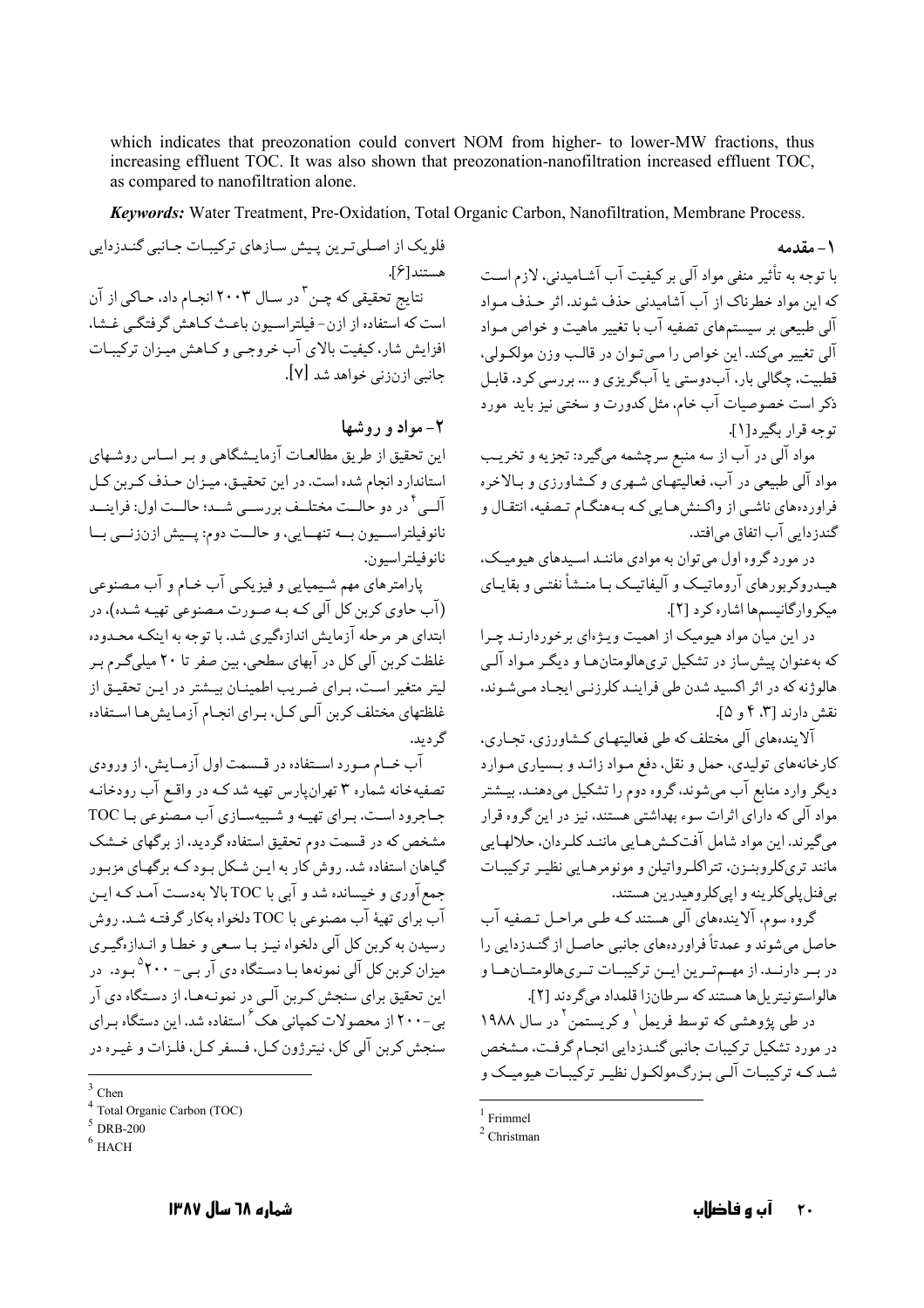نمونهها طراحي شده است. نحوه كار دستگاه به اين صورت است كـه ابتـدا نمونــه در راكتــور دى آر بــى-٢٠٠ در دمــاى ١٠٥ درجــه سانتیگراد به مدت ۱۲۰ دقیقه قرار میگیرد و بعد از سپری شدن مدت زمان لازم، به مدت ۶۰ دقیقه در دمای محیط نگه داشته میشود تا به دمای محیط برسد. سپس با اسپکتروفتومتر دی آر ببی-۲۰۰ شرکت هک، مقدار TOC نمونه خوانده می شود.

نحوه انجام آزمایش ها به این ترتیب بود که ابتداکربن کـل آلـي آب خام و آب مصنوعی اندازهگیری گردید. سپس آب در فـشارهای عملیاتی ۴ و ۸ بار از نانوفیلتر عبور داده شد و در فواصل زمانی ۵ دقیقــه مجــدداً کــربن کــل آلــي آب انــدازهگیــري گــشت، تــا اثــر نانوفیلتراسیون بر حذف مواد آلبی در فشارهای مختلف بررسی شود. در قسمت دیگری از تحقیق برای بررسی اثر پیش|زنزنی بر حـذف کربن کل آلی، در فشار عملیاتی ثابت و دُز متغیر ازن، حـذف کـربن كل آلي انجام گرفت. عـلاوه بـر آن بـراي كنتـرل نتـايج، بعـضي از آزمایش ها تکرار شد. بـرای پـیش ازنزنـی از دسـتگاه ازن ژنراتـور آردا<sup>\</sup> استفاده شد. غشای مورد استفاده در ایــن آزمـایش هـا -NF90 4040 محصول شرکت فیلم¤ک`بود. مشخصات غشا در جـدول ۱و تصویر شماتیک آن در شکل ۱ نـشان داده شـده اسـت. آب، پـس از نگهداري در مخزن ذخيره پـايلوت، توسـط پمـپ ورودي بـه سـمت فیلترهایی که نقش پیش تصفیه را بهعهده داشتند، رانـده شـد. سـیس توسط پمپ تغذیه بهسوی غشای نانو، هـدایت شـده و توسـط غـشا فيلتر مي گردد. آب خروجي از نانوفيلتر همان آب تصفيه شده است.

**جدول ۱**–مشخصات غشای مورد استفاده در آزمایش

| دبی اب تصفیه شده ۳<br>(m <sup>3</sup> /d) | مساحت فعال غشا<br>$(m^2)$ | نام محصول          |
|-------------------------------------------|---------------------------|--------------------|
| $V/\hat{Z}$                               | $V/\hat{r}$               | FILMTEC-NF900-4040 |

\* فشار ۴/۸ بار و دما ۲۵ درجه سانتیگراد میباشد.



ARDA Ozone Generator

 $2$  FilmTec

۳-نتايج و بحث ۳–۱–نانوفیلتراسیون در فشارهای عملیاتی ۴ و ۸ بار با آب خام هدف از تحقيق در اين بخش بررسي تأثير نانوفيلتراسـيون بـا فــشار عملیاتی ۴ بار بر حذف ترکیبـات آلـی در تـصفیه آب بـود. یـارامتر کربن آلی کل بـه عنـوان شاخـصی بـرای ترکیبـات آلـی آب در نظـر گرفته شد. لازم به ذکر است که آب خام در آزمایش مورد نظـر، آب خام تصفیه خانهٔ شماره ۳ تهران پارس است کـه در فـصول مختلـف سال دارای مقادیر متفاوت کربن کل آلی است که بیشترین مقـدار را در فصل تابستان و در ماههـاي مـرداد و شـهريور دارد و معمـولاً در بازه ۸ تا ۱۱میلهگرم در لیتر متغیـر اسـت. نمونـه آب خـام مـورد آزمایش، دارای کربن آلی کل ۹ میلیگرم در لیتر بود. آزمایش هـای مربوط به کیفیت فیزیکی- شیمیایی آب خام در جدول ۲ ارائه شـده است.

جدول ۲- ویژگی های شیمیایی- فیزیکی آب خام

| سختی کل           | كدورت | pН | قابليت هدايت الكتر يكى   |
|-------------------|-------|----|--------------------------|
| (میلیگرم بر لیتر) | (NTU) |    | (میکروزیمنس بر سانتیمتر) |
|                   | ۲/۶   |    | ∧⊷                       |

همانطور که در شکل ۲ ملاحظه میگردد، پس از شروع آزمايش نمونهگيري از خروجي نانوفيلتر بـا فاصـله زمـاني ۵ دقيقـه انجام گرفت. مقادیر TOC بهدست آمده برای تمامی نمونـههـای آب تىصفيەشىدە توسىط نىانوفيلتىر در فىشار عمليياتى ۴ بىار،كمتىر از استاندارد ثانويه آب شرب سازمان حفاظت محيط زيـست آمريكـا برای حداکثر غلظت مجاز <sup>۳</sup>کربن آلی کـل-کمتـر از ۲ میلـیگـرم در لیتر بود. بیشترین میزان TOC در نمونه چهار مشاهده شد کـه حتـی در این مورد نیز، این مقدار کمتر از حد استاندارد ۲ میلیگرم در لیتر ىو د.



.<br>نمونه پنج (۲۵دقیقه) نمونه چهار (۲۰دقیقه) نمونه سه (۱۵دقیقه) نمونه دو (۱۰دقیقه) نمونه یک (۵دقیقه) شکل ۲-فرایند نانوفیلتراسیون در فشار عملیاتی ۴ بار برای حذف كربن كل آلى آب خام

آزمايش مورد نظر نشان مي دهد كـه نانوفيلتراسـيون بـه تنهـايي قادر به کاهش میزان کربن کـل آلـی نمونـه تـا حـد مطلـوب اسـت و فشار عملیاتی ۴ بار نیز برای این موضوع کفایت میکند. قابـل ذکـر

Maximum Concentration Level (MCL)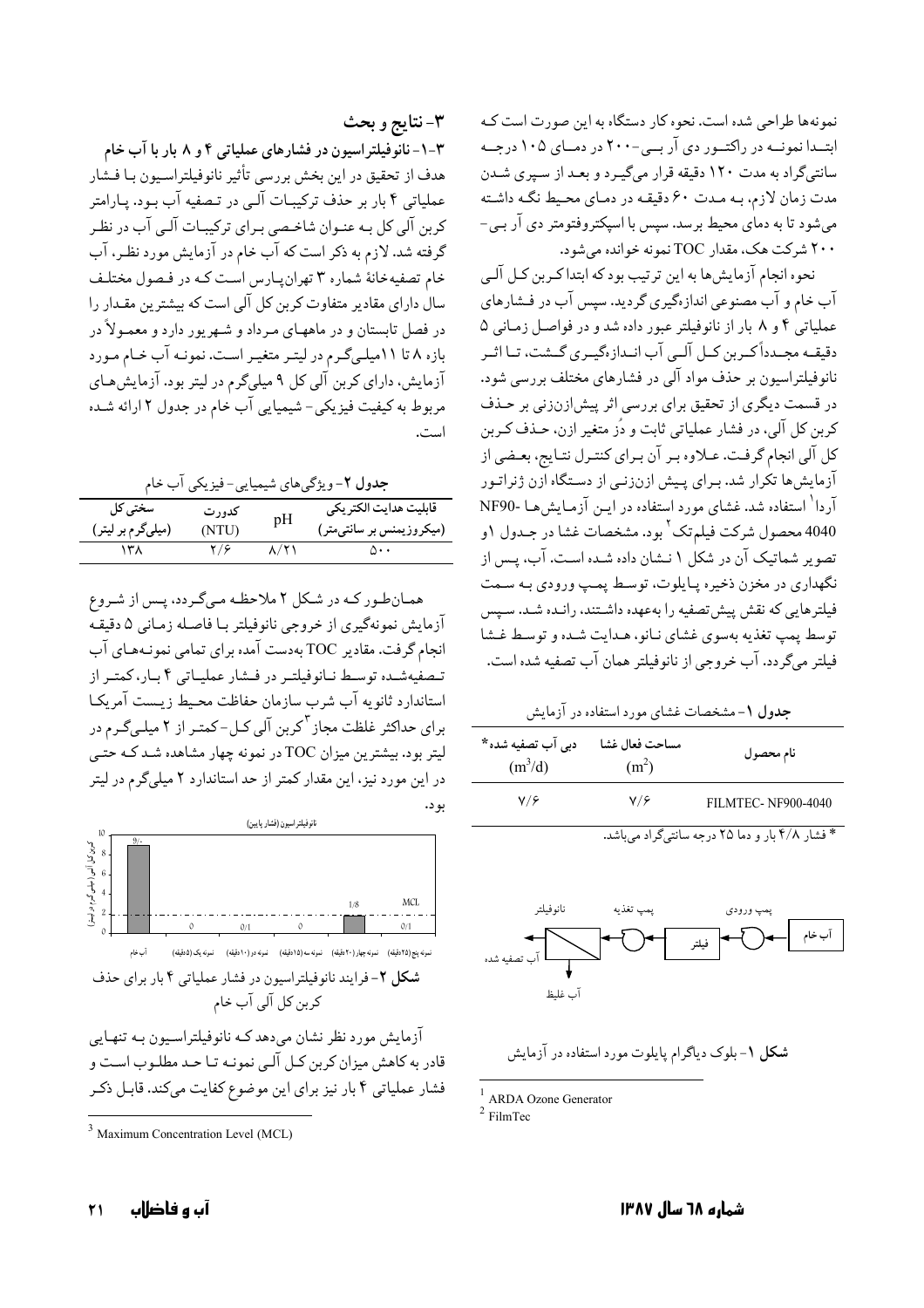است با توجه به فشار عملیاتی بالای مورد نیاز در سـایر فراینـدهای غشایی به ویژه اسمز معکوس، فشارهای عملیـاتی مـورد اسـتفاده در این آزمایش با در نظر گرفتن اقتصادی بودن آنها لحاظ شـده اسـت. میانگین کربن کل آلی خروجی از نانوفیلتر برابـر ۰/۴ میلـیگـرم در ليتر است كه رقم قابل قبولي است.

در آزمایش بعدی نمونه آب خـام تحـت فراینـد فیلتراسـیون در فشار عملیاتی ۸ بار قرار گرفت. در این مورد نیـز تمـامی نمونـههـا دارای TOC خروجی کمتر از ۲ میلیگرم در لیتر بود که این موضوع عملکرد موفقیت آمیز نانوفیلتر را نشان مـیدهـد. میـانگین خروجـی کربن کل آلی در این مورد ۰/۲۲ میلیگرم در لیتر بـود. همـانطـور که در شکل ۳ ملاحظه میگردد، فرایند فیلتراسیون غشایی در فشار عملیاتی ۸ بار در کاهش کربن کل آلی بسیار موفق عمل کرده است. میزان حذف کربن کل آلی در فشار عملیـاتی ۸ بـار بیـشتر از ۴ بـار است که خود نشاندهنده تأثیر بالای غربالگری در مکانیسم حـذف مواد آلبی از یک سو و نیز نقش فشار عملیـاتبی در عبـور دادن ذرات از میان منافذ غشا از سوی دیگر است. در واقع میتوان گفت رابطه مستقیمی میان فشار عملیاتی و میزان حـذف کـربن کـل آلـی وجـود دار د.



نىرنە پنج (٢٥ دقيقە) نىونە چهار (٢٠ دقيقە) نىونە سە (١٥ دقيقە) نىونە دو (١٠ دقيقە) نىونە يک (٥ دقيقە) آب خام

شکل ۳- فرایند نانوفیلتراسیون در فشار عملیاتی ۸ بار برای حذف کربن كل آلى آب خام

۳-۲- نـانوفيلتراسـيون در فـشارهاي عمليـاتي ۴ و ۸ بـار بـا آب مصنوعی

به منظور کنترل نتایج قبلی، آزمایش های بالا با آب مصنوعی انجـام شد. همان طور که در شکلهای ۴ و ۵ مشاهده میشود، تمامی نمونهها دارای کربن کـل آلـی کمتـر از حـد اسـتاندارد ۲میلـی گـرم در لیــتر هستنـد. ايـن نتايـج نشان مىدهد كـه نـانوفيلتـر بـهتنهـايي و بـدون





شکل ۵- فرایند نانوفیلتراسیون در فشار عملیاتی ۸ بار برای حذف کربن کل آلي آب مصنوعي

انجـام پـیش تـصفیه قـدرت فراوانـی در حـذف مـواد آلـی دارد. میانگین کربن آلی خروجی از نانوفیلتر برای فـشارهای عملیـاتی ۴ و ۸ بار به ترتیب ۰/۴ و ۱/۱۵ بهدست آمد که رضایتبخش است. خصوصیات شیمیایی و فیزیکی آب مصنوعی در جدول ۳ قابل مشاهده است. نتـايج حاصـل از آزمـايش،عـاي بـالا را مـيتـوان در جـدول ۴

مشاهده کر د.

| <b>جدول ۳</b> -ویژگیهای شیمی ـفیزیک اب مصنوعی |                                                        |                      |                         |                |       |                        |                             |      |  |
|-----------------------------------------------|--------------------------------------------------------|----------------------|-------------------------|----------------|-------|------------------------|-----------------------------|------|--|
| سختی کل<br>(میلیگرم بر لیتر)                  |                                                        |                      | كدورت                   |                | pH    | قابليت هدايت الكتر يكي |                             |      |  |
|                                               |                                                        |                      |                         | (NTU)          |       |                        | (میکروزیمنس بر سانتیمتر)    |      |  |
|                                               |                                                        | 1f.                  |                         | $\sim$         |       | $Y/\frak{f}$ ٢         | $\mathsf{r}\mathsf{h}\cdot$ |      |  |
|                                               | <b>جدول ۴</b> - نتايج نانوفيلتراسيون بر حذف كربن آليكل |                      |                         |                |       |                        |                             |      |  |
| TOC خروجي*                                    |                                                        |                      |                         |                |       | <b>TOC</b>             | فشار                        |      |  |
|                                               |                                                        |                      | (میلیگرم در لیتر)       |                |       | ورودى                  |                             |      |  |
|                                               | نمونه                                                  | نمونه                | نمونه                   | نمونه          | نمونه | (میلیگرم در            | عملياتي                     | رديف |  |
|                                               | پنج                                                    | چھار                 | سه                      | دو             | یک    | ليتر)                  | (بار)                       |      |  |
|                                               | $\cdot/\wedge$                                         | ۱/۸                  | $\langle \cdot \rangle$ | $\cdot/\wedge$ | ۰     | $\mathcal{A}$          | ۴                           |      |  |
|                                               | ۰/۳                                                    | $\cdot/\wedge$       | $\cdot/\Delta$          | ۰/۲            |       | ٩                      | ٨                           | ۲    |  |
|                                               |                                                        | $\cdot/\vartriangle$ | ۰/۵                     | ۰/۳            | ۰/۴   | $\frac{1}{2}$          | ۴                           | ٣    |  |
|                                               |                                                        | 1/7                  | ۰/۶                     | ۱/۵            | ۱/۳   | 19/0                   | ٨                           | ۴    |  |
|                                               |                                                        |                      |                         |                |       |                        |                             |      |  |

\*فواصل زمانی نمونهها ۵ دقیقه می باشد.

٣-٣- تأثير پيش|زنزني بر حذف كربن آلي كل

روش انجام آزمایش ها به این شکل بود که پس از انداز گیری TOC نمونههاي أب مصنوعي، فرايند پيش|كسيداسيون با دُزهاي مختلـف ۲ و ۴ میلیگرم در لیتر ازن بر روی نمونههـا انجـام گرفـت. دسـتگاه ازن زنی برای تأمین غلظت مورد نظر ازن، به مدت زمـان مشخـصی نیاز دارد. در ایـن آزمـایش بـه منظـور تـأمین غلظـت مـورد نظـر، براساس محاسبات صورت گرفته حدود يك ساعت ازنزني انجام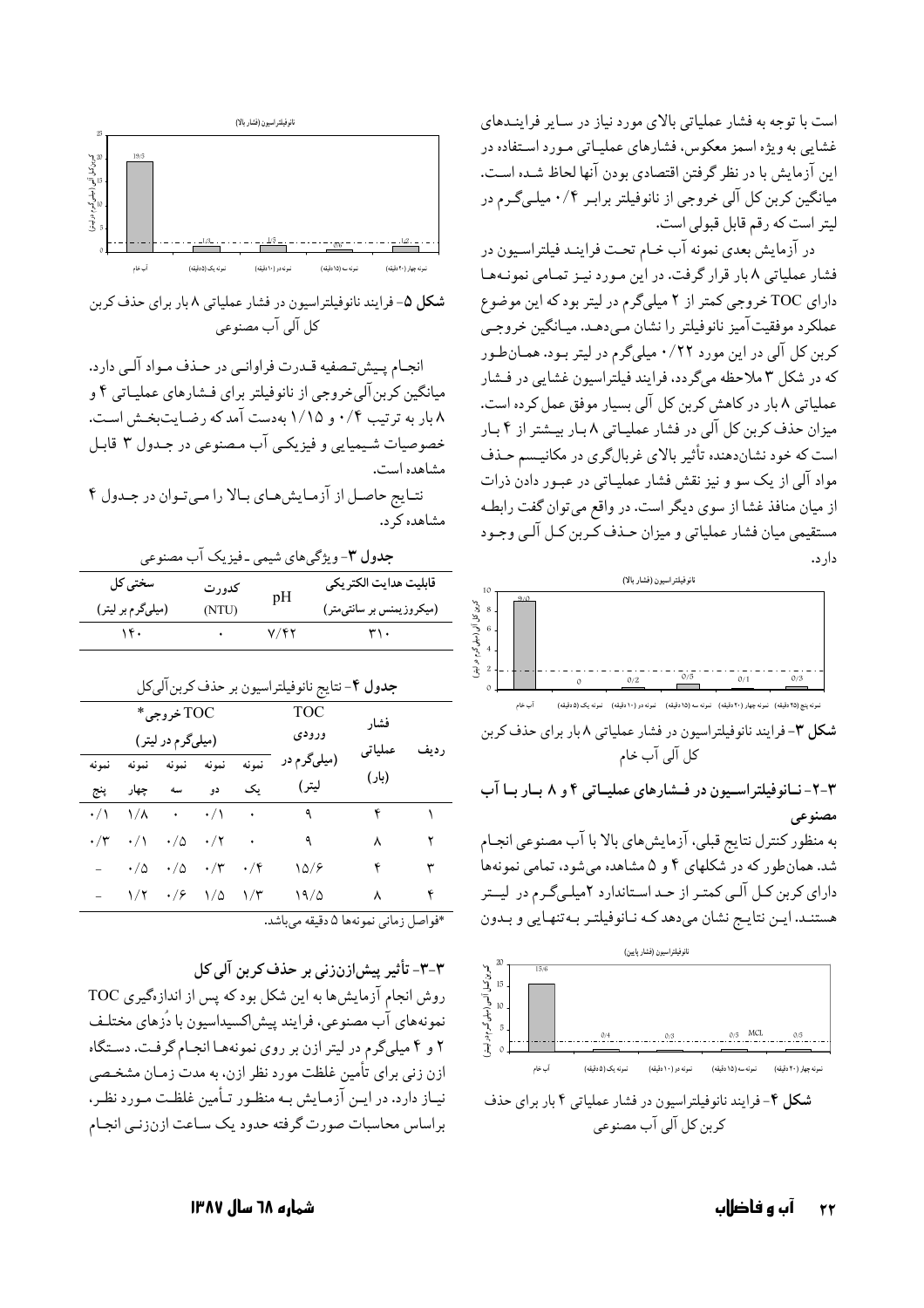شد. نمونهها پس از ازنزنی از نانوفیلتر عبور داده شـدند. در ادامـه مقـدار كـربن آلـي كـل خروجـي و اوليـه انـدازهگيـري شـد. تمـامي آزمایش های این بخش در فشار عملیاتی ثابت ۴ بار انجام گرفت.

تأثیر پیش|زنزنی بـر میـزان حـذف کـربن آلـی کـل در غلظـت ۲میلیگرم در لیتر ازن در شکل ۶ نـشان داده شـده اسـت. در ایـن آزمایش میزان TOC ورودی برابر ۱۵/۱ میلیگرم در لیتر بود. بیشترین میزان حذف کربن آلی کل در دُز پیش|زنزنی ۲ میلـیگـرم در لیتر، در نمونه ۲ بهدست آمـد کـه در آن میـزان TOC برابـر یـک میلیگرم در لیتر بود. میانگین کربن کـل خروجـی از نـانوفیلتر برابـر ۳/۳ میلیگرم در لیتر بهدست آمدکه بیشتر از حد اسـتاندارد و غیـر قابل قبول است، چـراکـه مطـابق اسـتاندارد ثانويـه آب آشـاميدني، مقدار TOC باید کمتر از ۲ میلیگرم در لیتر باشد.



**شکل۶**-بررسی اثر پیشازنزنی با غلظت ۲ میلیگرم در لیتر و نانوفيلتراسيون در حذف كربن كل آلي در فشار عملياتي ۴ بار

دلايـل افـزايش TOC خروجـي از نـانوفيلتر در ايـن روش را می توان این گونه فرض کرد که پـیش(زنزنـی باعـث شکـسته شـدن مولکـولهـاي بـزرگ آلـي بـه انـواع کوچـکتـر مـي شـود. در واقـع اکسیداسیون مواد آلبی به وسیله ازن به صورت کامل پَیش نمی ِرود و واکنش تولید آب و دیاکسید کربن در میانه راه متوقف مـیشـود. از طرفي باتوجه بـه اينكـه مـدت كمـي از راهانـدازي غـشا مـيگـذرد و مشکلاتی مانند گرفتگی غشا بهوسیله مواد آلی در آن پدیـدار نـشده است، مکانیـسم اصـلی در حـذف مـواد آلـی را مـی تـوان پدیـده غربالگري غشا دانست. در اين صورت شكستهشـدن مـواد آلـي بـه مولکولهای کوچک تر میتواند دلیل مناسبی بـرای افـزایش میـزان كربن آلي خروجي از نانوفيلتر باشد.

در شکل ۷، اثر پیش|زنزنی با غلظت ۴ میلـیگـرم در لیتـر، بـر حذف کربن کل آلی مورد بررسی قرار گرفتـه اسـت. همـانطـور کـه مشاهده می گردد، پیش|زنزنمی با دُز ۴ میلمیگرم در لیتـر باعـث افزايش كربن آلي كل خروجي از نانوفيلتر شده است. ايـن موضـوع مطالب ذکر شده در قسمت بالا را تأييد ميكند. افزايش غلظت ازن به میزان دو برابر آزمایش قبلی، باعث اکسیداسیون بیشتر مواد آلبی شده و فرایند شکستهشدن مواد آلبی را نیـز سـرعت بخـشیده اسـت. همین موضوع باعث شده که تقریباً تمامی نمونههـا دارای کـربن کـل

آلبی بیش از حد استاندارد باشند. علاوه بر آن میانگین کربن کل آلبی خروجی از غشا نیز دو برابر میزان استاندارد یعنی ۴/۲ میلیگرم در لیتر است. در جدول ۵، نتایج حاصل از فرایند دوگانهٔ پیشازنزنی -نانو فيلتراسيون مشاهده مي شود.



نانوفيلتراسيون در حذف كربن كل آلي در فشار عملياتي ۴ بار

|  | جلول له-نتايج پيشازنزني- نانوفيلتراسيون بر حدف کربن آلي کل |  |
|--|------------------------------------------------------------|--|
|  |                                                            |  |

| TOC خروجي*<br>(میلیگرم در لیتر) |                         |             |                 | <b>TOC</b><br>ورودى  | غلظت<br>پیش زن              |      |
|---------------------------------|-------------------------|-------------|-----------------|----------------------|-----------------------------|------|
| نمونه<br>چهار                   | نمه نه<br>سه            | نمونه<br>دو | نمونه<br>ىك     | (میلیگرم در<br>ليتر) | زنی<br>(میلیگرم<br>در ليتر) | رديف |
| ۶/۳                             | ۱/۴                     |             | ۴/۶             | 10/1                 |                             |      |
| $\sqrt{\Delta}$                 | $\mathsf{Y}/\mathsf{f}$ | ۲/۵         | $\Delta/\Delta$ | ۱۱/۹                 |                             |      |

\*فواصل زماني نمونهها ۵ دقيقه مىباشد.

تحقیقات مشابهی در سطح دنیا در این مورد انجام شده کـه چنـد مـورد آن بـه شـرح زيـر اسـتّ .چـن و همكـاران در سـال ٢٠٠۵ در آزمایش های خود به این نتیجه رسیدند که ازن قادر است مـواد آلـی درشتمولکول را به انواع کوچکتر تبدیل نمایـد کـه باعـث کـاهش گرفتگی غشا خواهد شد. غــشاهای پلیمـری آلـی در مقابـل ازنزنـی بسیار آسیبپذیر هستند ولمی غشاهـای سـرامیکی مقاومـت بـسیار خــوبي از خــود نـــشان دادهانــد[۸]. يــاويچ` در ســال ۱۹۹۸ در مطالعات خود بـه ايـن نتيجـه رسـيد كـه ازن قـادر اسـت مـواد آلـي درشتمولکول را به انواع کوچکتر تبدیل نمایـد کـه ایـن موضـوع. گرفتگـي غــشا راكـاهش خواهـد داد [۹]. كارنيـك <sup>٢</sup>و همكـاران در سال ۲۰۰۵ متوجه شدند، ترکیب ازن و فیلتراسیون باعث افـزایش كيفيت آب خروجي وكاهش ميزان تركيبات جانبي ازنزني خواهـد شد. آنها همچنین پی بردند که کـاهش MWCO <sup>۳</sup> بـا افـزایش زمـان تماس ازنزنی میسّرخواهد شد [۱۰].

Yavich

Karnik

Molecular Weight Cut Off (MWCO)